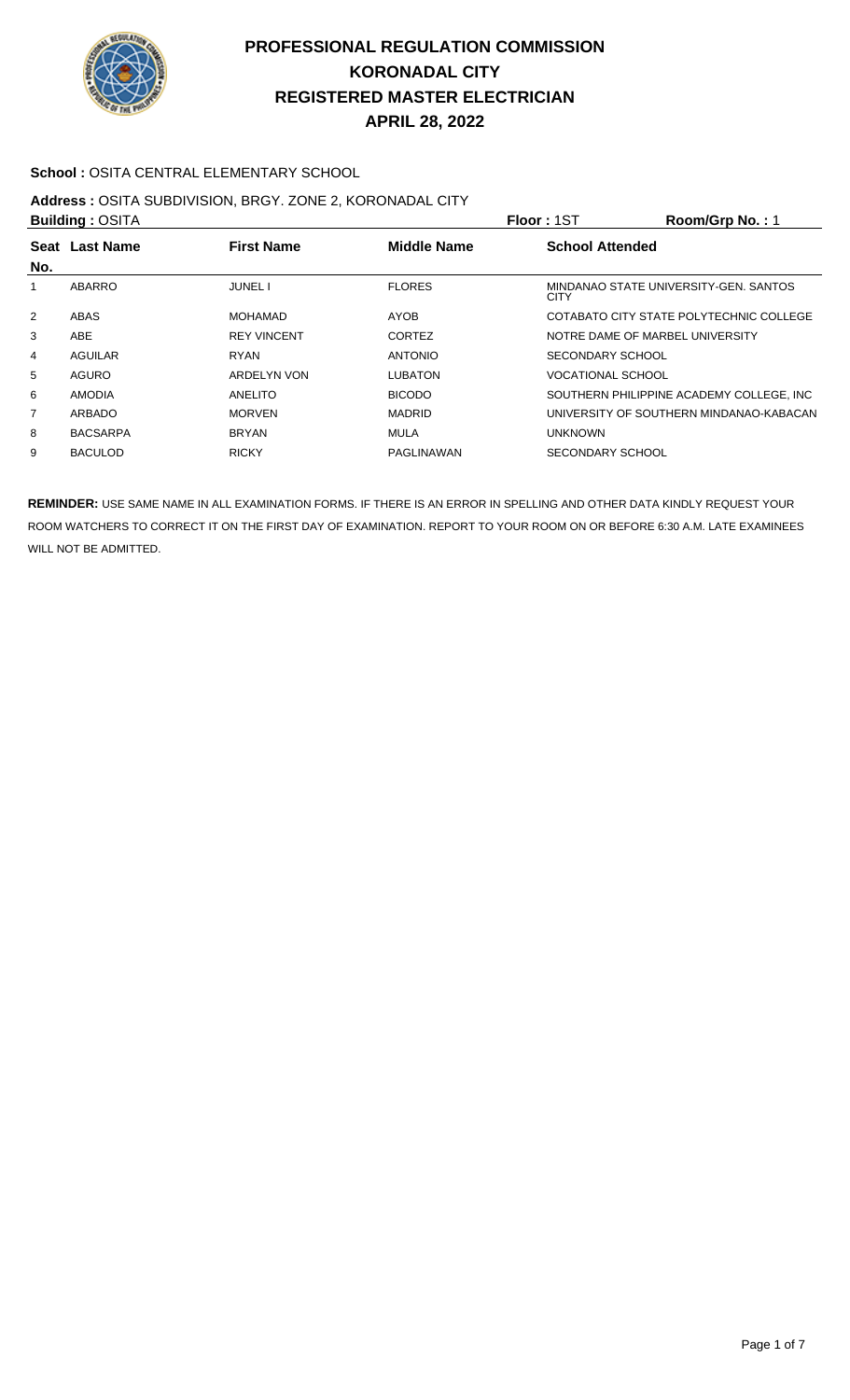

### **School :** OSITA CENTRAL ELEMENTARY SCHOOL

# **Address :** OSITA SUBDIVISION, BRGY. ZONE 2, KORONADAL CITY

| <b>Building: OSITA</b> |                                                           |                     |                        | <b>Floor: 1ST</b>          | Room/Grp No.: 2                          |
|------------------------|-----------------------------------------------------------|---------------------|------------------------|----------------------------|------------------------------------------|
|                        | <b>First Name</b><br><b>Middle Name</b><br>Seat Last Name |                     | <b>School Attended</b> |                            |                                          |
| No.                    |                                                           |                     |                        |                            |                                          |
|                        | <b>BARINO</b>                                             | <b>KLINT ALENN</b>  | <b>DOMINADO</b>        | COLLEGE-ISULAN             | SULTAN KUDARAT POLYTECHNIC STATE         |
| $\overline{2}$         | <b>BARRANCO</b>                                           | <b>NESSA MARIE</b>  | <b>ALCANTARA</b>       | <b>CITY</b>                | MINDANAO STATE UNIVERSITY-GEN. SANTOS    |
| 3                      | <b>BAZAR</b>                                              | <b>REX JULIAN</b>   | <b>MANIMBO</b>         | <b>CITY</b>                | MINDANAO STATE UNIVERSITY-GEN. SANTOS    |
| 4                      | <b>BRUNO</b>                                              | ALAN                | CARLOS                 |                            | UNIVERSITY OF MINDANAO-DAVAO CITY        |
| 5                      | <b>BUENAVENTE</b>                                         | <b>IAN NEIL</b>     | <b>FREGILLANA</b>      | COLLEGE-ISULAN             | SULTAN KUDARAT POLYTECHNIC STATE         |
| 6                      | <b>BUSCAGAN</b>                                           | <b>JAYSON</b>       | <b>CADAYONA</b>        | <b>VOCATIONAL SCHOOL</b>   |                                          |
| 7                      | <b>CABANLIT</b>                                           | <b>KAYE ANGELOU</b> | <b>IDA</b>             |                            | NOTRE DAME OF DADIANGAS UNIVERSITY. INC. |
| 8                      | <b>CABINO</b>                                             | <b>JOEMAR</b>       | PASTOLERO              | <b>GOLDENSTATE COLLEGE</b> |                                          |
| 9                      | <b>CAMANSA</b>                                            | <b>JOHNNERELL</b>   | <b>INGCOG</b>          | <b>CITY</b>                | MINDANAO STATE UNIVERSITY-GEN. SANTOS    |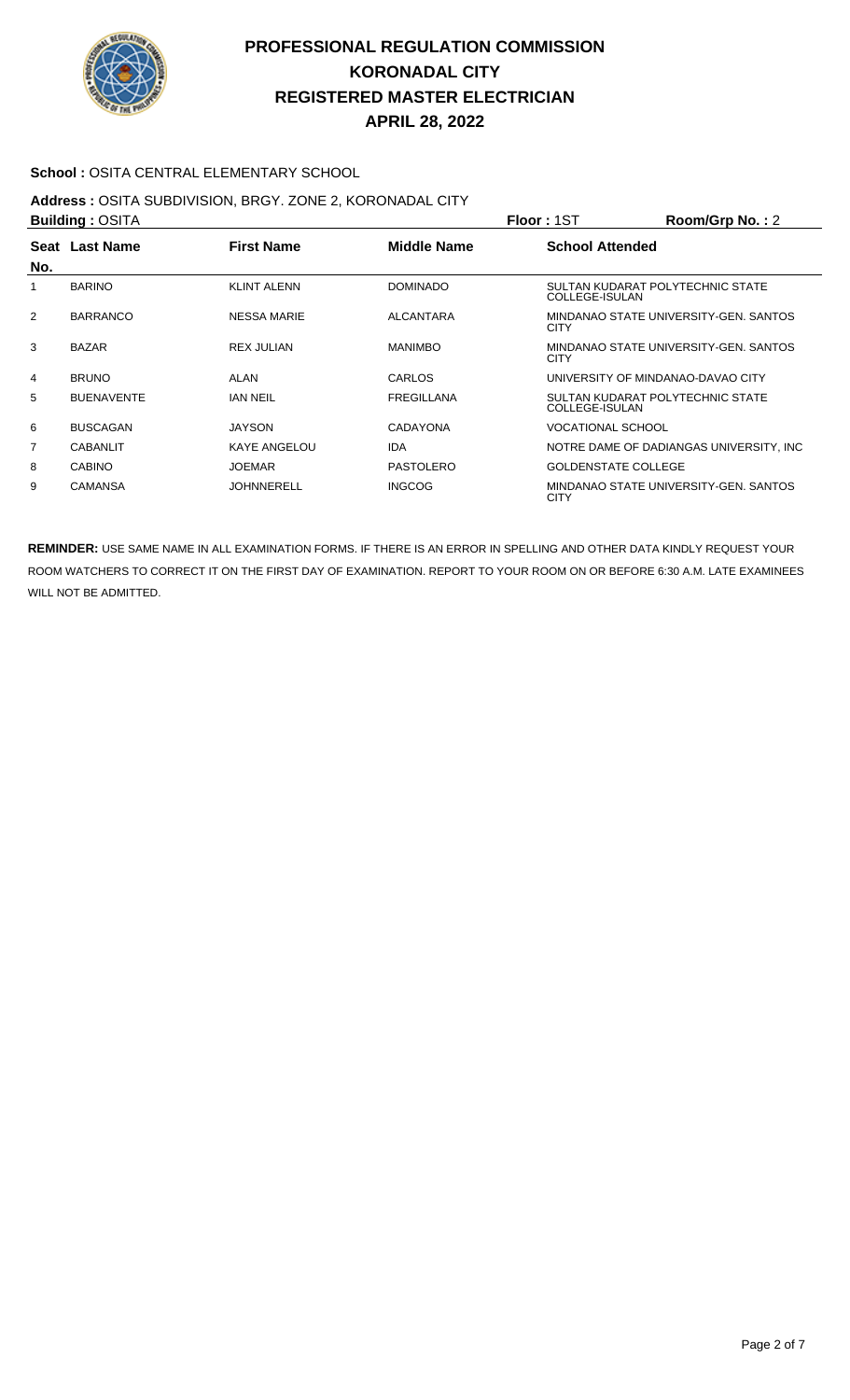

### **School :** OSITA CENTRAL ELEMENTARY SCHOOL

### **Address :** OSITA SUBDIVISION, BRGY. ZONE 2, KORONADAL CITY

|     | <b>Building: OSITA</b> |                      |                    | Floor: 1ST                                         | Room/Grp No.: 3                         |
|-----|------------------------|----------------------|--------------------|----------------------------------------------------|-----------------------------------------|
|     | Seat Last Name         | <b>First Name</b>    | <b>Middle Name</b> | <b>School Attended</b>                             |                                         |
| No. |                        |                      |                    |                                                    |                                         |
|     | CRUZ                   | <b>CEDRIC ALDWIN</b> | <b>FLORES</b>      | <b>CITY</b>                                        | MINDANAO STATE UNIVERSITY-GEN. SANTOS   |
| 2   | <b>DANCIL</b>          | <b>CHRISTIAN</b>     | CACCAM             | SULTAN KUDARAT POLYTECHNIC STATE<br>COLLEGE-ISULAN |                                         |
| 3   | <b>DASMARIÑAS</b>      | <b>JEREX</b>         | <b>ESCASULATAN</b> | SECONDARY SCHOOL                                   |                                         |
| 4   | DE EYOY                | PHILIP ANDREW        | <b>FORMACION</b>   | NOTRE DAME OF MARBEL UNIVERSITY                    |                                         |
| 5   | DELA CRUZ              | MARK JOHN            | LIBRELLA           |                                                    | MARVELOUS COLLEGE OF TECHNOLOGY. INC    |
| 6   | <b>DELA PIEDRA</b>     | <b>BRINT KARL</b>    | PALAWAN            | SULTAN KUDARAT POLYTECHNIC STATE<br>COLLEGE-ISULAN |                                         |
| 7   | <b>DEMALATA</b>        | DANILO JR            | <b>ADVINCULA</b>   | <b>SECONDARY SCHOOL</b>                            |                                         |
| 8   | <b>DIMALANAS</b>       | AMERUDIN             | <b>DIMALANAS</b>   |                                                    | MINDANAO STATE UNIVERSITY-MAGUINDANAO   |
| 9   | <b>DIMALANAS</b>       | KHALID               | <b>DIMANANAL</b>   |                                                    | COTABATO CITY STATE POLYTECHNIC COLLEGE |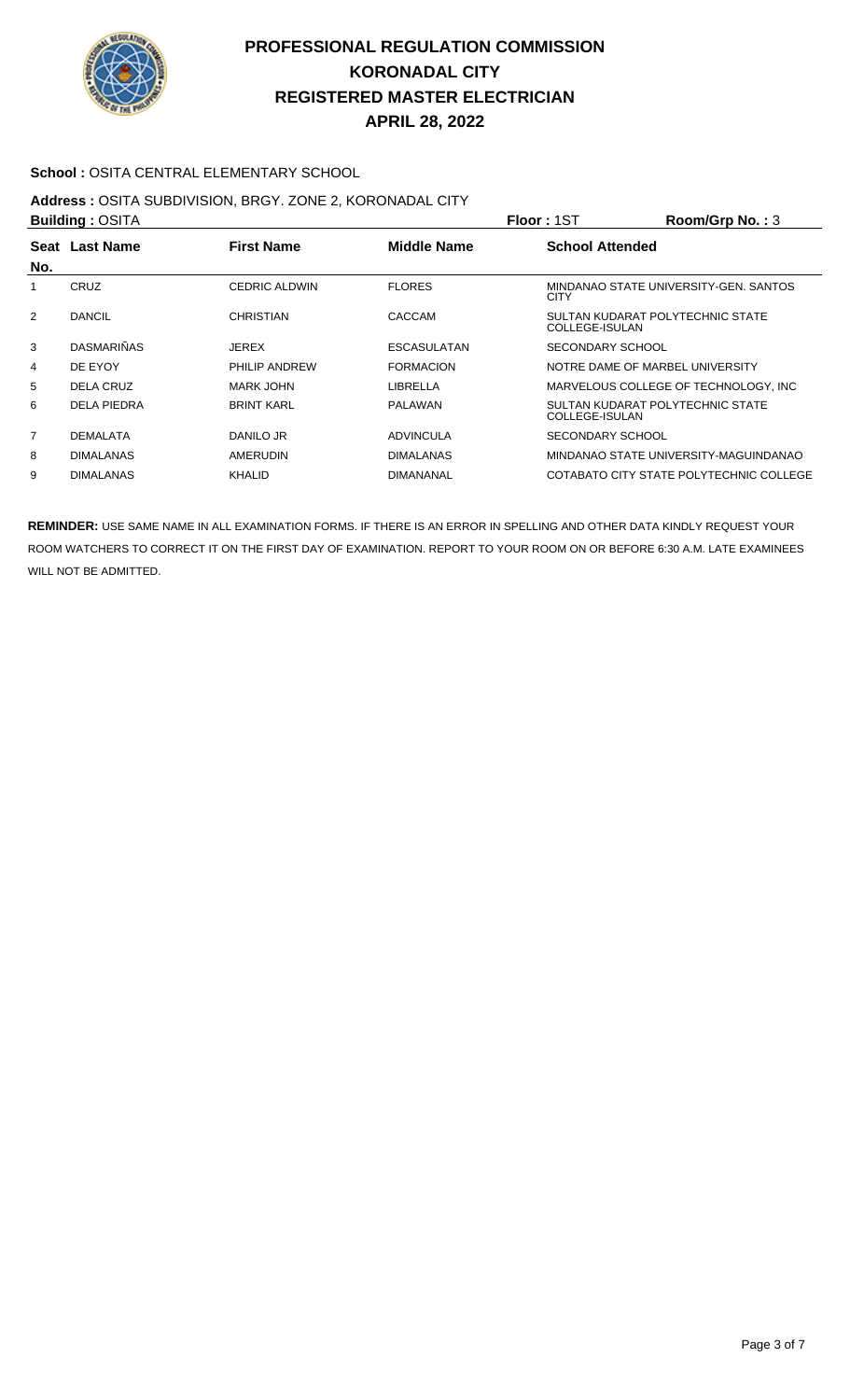

### **School : OSITA CENTRAL ELEMENTARY SCHOOL**

# **Address :** OSITA SUBDIVISION, BRGY. ZONE 2, KORONADAL CITY

| <b>Building: OSITA</b> |                 |                      |                    | <b>Floor: 1ST</b>                                           | Room/Grp No.: 4                       |
|------------------------|-----------------|----------------------|--------------------|-------------------------------------------------------------|---------------------------------------|
| No.                    | Seat Last Name  | <b>First Name</b>    | <b>Middle Name</b> | <b>School Attended</b>                                      |                                       |
| 1                      | <b>DINO</b>     | NICOLE DOME JOHN     | <b>CHAN</b>        | <b>CITY</b>                                                 | MINDANAO STATE UNIVERSITY-GEN, SANTOS |
| 2                      | <b>DUCE</b>     | <b>LEO RENZO</b>     | <b>LOMBOY</b>      | NOTRE DAME OF MARBEL UNIVERSITY                             |                                       |
| 3                      | <b>ESTACION</b> | JAY                  | <b>BELLOGA</b>     | SECONDARY SCHOOL                                            |                                       |
| 4                      | <b>GAMBET</b>   | <b>MONSOUR</b>       | LASTIMOSA          | SOUTHERN MINDANAO INSTITUTE OF<br><b>TECHNOLOGY</b>         |                                       |
| 5                      | <b>GANADEN</b>  | <b>GIL JOHN</b>      | <b>AMPUYAS</b>     | NOTRE DAME OF MARBEL UNIVERSITY                             |                                       |
| 6                      | <b>HINGCO</b>   | <b>LESTER</b>        | <b>COLE</b>        | CRONASIA FOUNDATION COLLEGE, INC -<br><b>GENERAL SANTOS</b> |                                       |
| $\overline{7}$         | <b>JARIOL</b>   | <b>KEANNE BRYHAN</b> | <b>LABATORIO</b>   | <b>CITY</b>                                                 | MINDANAO STATE UNIVERSITY-GEN. SANTOS |
| 8                      | <b>LANDICHO</b> | <b>NELBEN</b>        | <b>BRETAÑA</b>     | NOTRE DAME OF MARBEL UNIVERSITY                             |                                       |
| 9                      | LEBANAN         | JESSA                | <b>SIMSIMAN</b>    | NOTRE DAME OF MARBEL UNIVERSITY                             |                                       |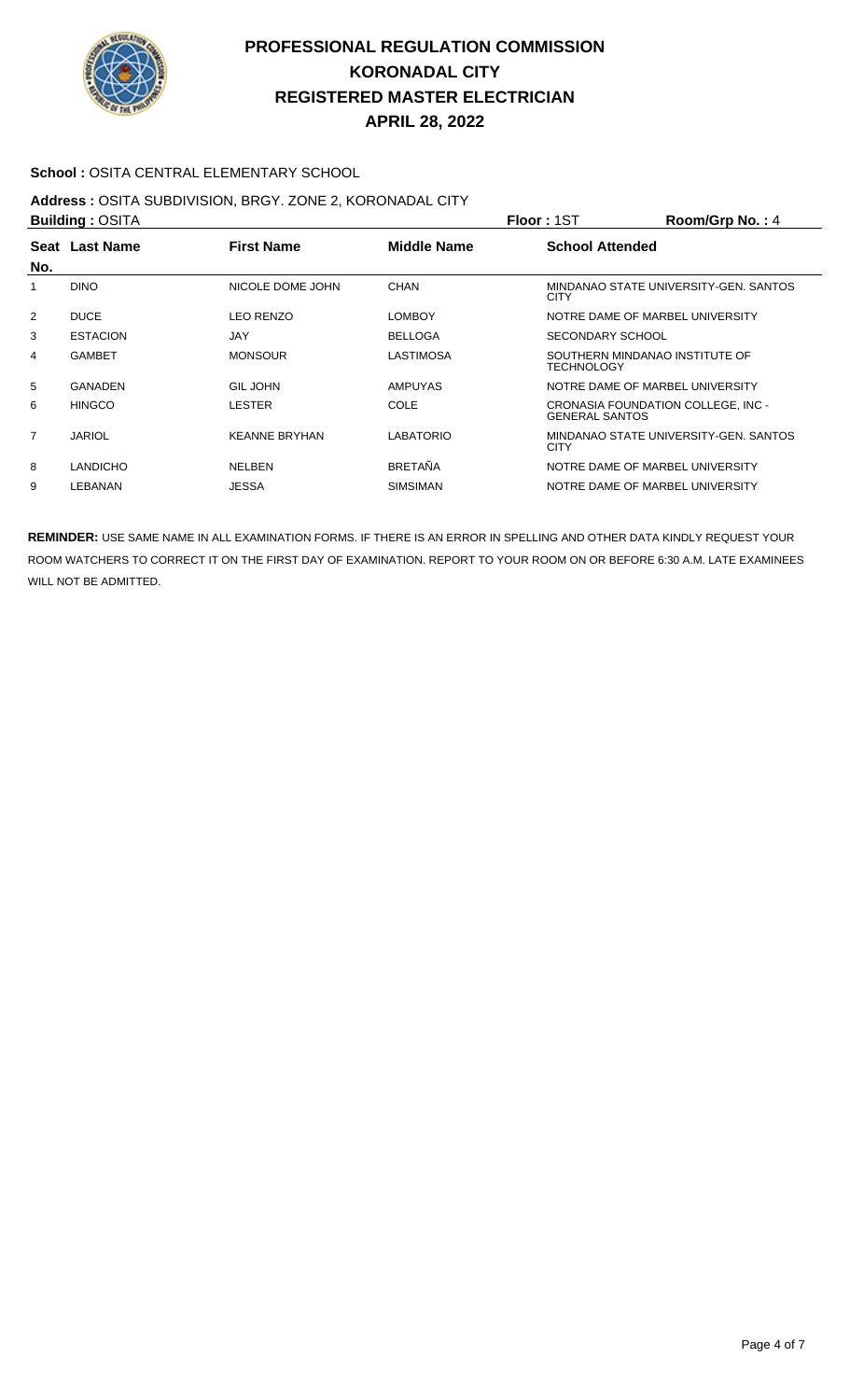

### **School :** OSITA CENTRAL ELEMENTARY SCHOOL

# **Address :** OSITA SUBDIVISION, BRGY. ZONE 2, KORONADAL CITY

| <b>Building: OSITA</b> |                |                   | Floor: 1ST         | Room/Grp No.: $5$          |                                          |
|------------------------|----------------|-------------------|--------------------|----------------------------|------------------------------------------|
|                        | Seat Last Name | <b>First Name</b> | <b>Middle Name</b> | <b>School Attended</b>     |                                          |
| No.                    |                |                   |                    |                            |                                          |
|                        | MAGBANUA       | <b>QUENNIE</b>    | <b>BAYOGUING</b>   |                            | NOTRE DAME OF MARBEL UNIVERSITY          |
| 2                      | MAGBANUA       | WINEFREDO JR      | <b>ESMAEL</b>      | COLLEGE-ISULAN             | SULTAN KUDARAT POLYTECHNIC STATE         |
| 3                      | MAMALUBA       | <b>MOHAIMEN</b>   | ABDULKARIM         | KIDAPAWAN                  | UNIVERSITY OF SOUTHERN MINDANAO-         |
| $\overline{4}$         | <b>MARI</b>    | <b>ROYLAN</b>     | <b>VELEZ</b>       | <b>UNKNOWN</b>             |                                          |
| 5                      | <b>MESIAS</b>  | <b>JERIC</b>      | <b>PACETE</b>      |                            | COLEGIO DE KIDAPAWAN(for N.COTABATO IT)  |
| 6                      | <b>MOGPON</b>  | <b>RICHARD</b>    | <b>BANDILA</b>     | <b>GOLDENSTATE COLLEGE</b> |                                          |
| $\overline{7}$         | PADERNAL       | <b>CHARLIE</b>    | ANDAYRAN           |                            | NOTRE DAME OF MARBEL UNIVERSITY          |
| 8                      | <b>PADURA</b>  | <b>JEREMY</b>     | <b>NARAGA</b>      |                            | NOTRE DAME OF MARBEL UNIVERSITY          |
| 9                      | <b>PANDONG</b> | RUDY JR           | KALAN              | <b>DUMAGUETE</b>           | NEGROS ORIENTAL STATE UNIVERSITY (CVPC)- |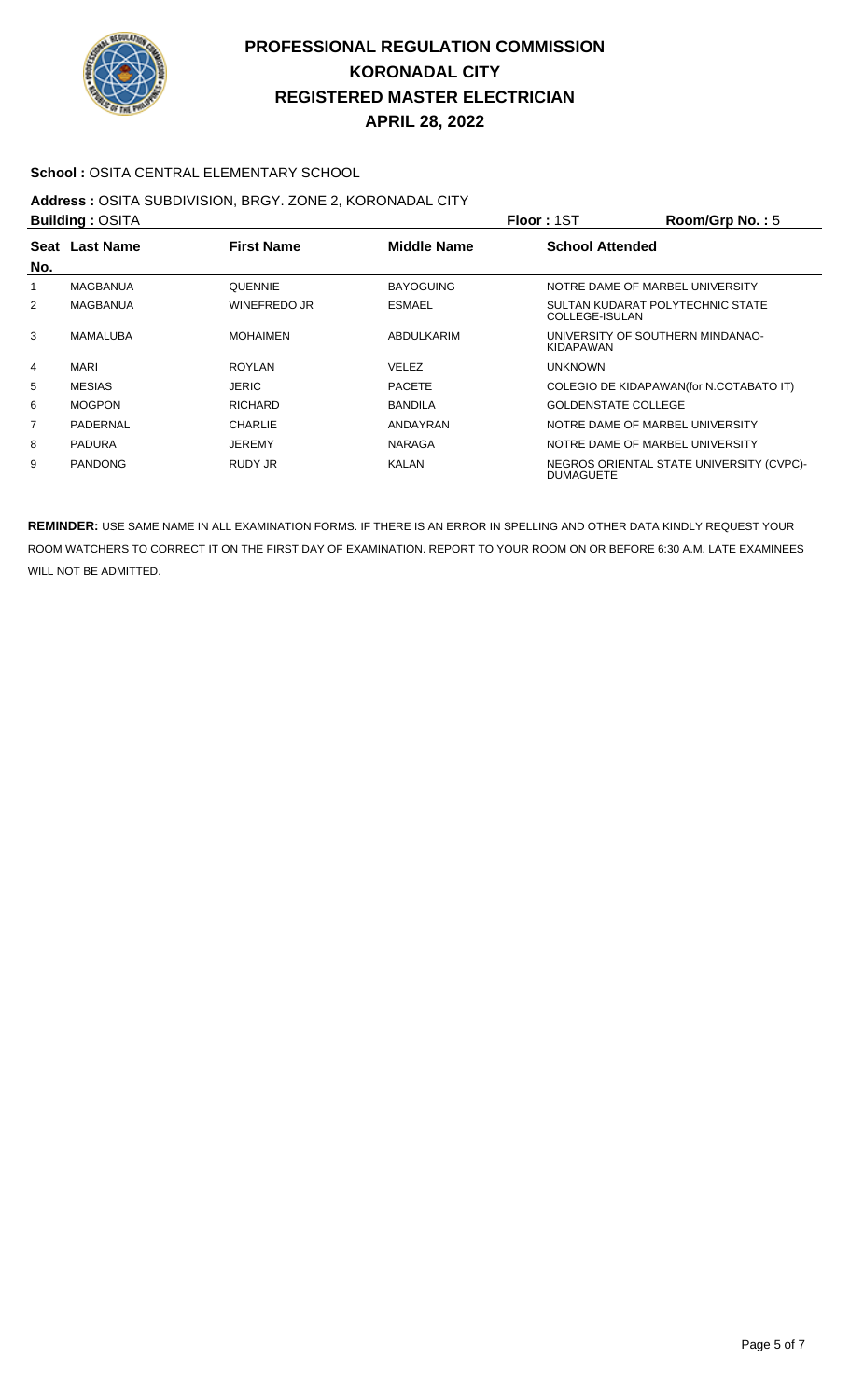

### **School :** OSITA CENTRAL ELEMENTARY SCHOOL

### **Address :** OSITA SUBDIVISION, BRGY. ZONE 2, KORONADAL CITY

| <b>Building: OSITA</b> |                    |                     |                    | <b>Floor: 1ST</b>                                              | Room/Grp No.: $6$                     |
|------------------------|--------------------|---------------------|--------------------|----------------------------------------------------------------|---------------------------------------|
|                        | Seat Last Name     | <b>First Name</b>   | <b>Middle Name</b> | <b>School Attended</b>                                         |                                       |
| No.                    |                    |                     |                    |                                                                |                                       |
| 1                      | <b>PETINES</b>     | <b>JOHN ANGELO</b>  | <b>BIHASA</b>      | CITY                                                           | MINDANAO STATE UNIVERSITY-GEN. SANTOS |
| 2                      | QUISTADIO          | <b>JOHN PHILIP</b>  | UY                 | <b>CITY</b>                                                    | MINDANAO STATE UNIVERSITY-GEN. SANTOS |
| 3                      | <b>SANTIAGO</b>    | <b>JHON REYMARK</b> | <b>SARNO</b>       | <b>VOCATIONAL SCHOOL</b>                                       |                                       |
| 4                      | SASI               | DANVER DAVE         | <b>CANIBAN</b>     | CITY                                                           | MINDANAO STATE UNIVERSITY-GEN, SANTOS |
| 5                      | <b>SIBLA</b>       | <b>TRISTAN ALAN</b> | COLCOL             | NOTRE DAME OF MARBEL UNIVERSITY                                |                                       |
| 6                      | <b>SILVANO</b>     | <b>VINCE KYLE</b>   | <b>LEOPOLDO</b>    | NOTRE DAME UNIVERSITY                                          |                                       |
| 7                      | <b>TECSON</b>      | CARLO VICTOR        | CARO               |                                                                | GREEN VALLEY COLLEGE FOUNDATION, INC  |
| 8                      | <b>TEMPLONUEVO</b> | <b>BOBBY</b>        | <b>BATALLER</b>    | <b>GENERAL SANTOS CITY INSTITUTE OF</b><br>TECHNOLOGY - GENSAN |                                       |